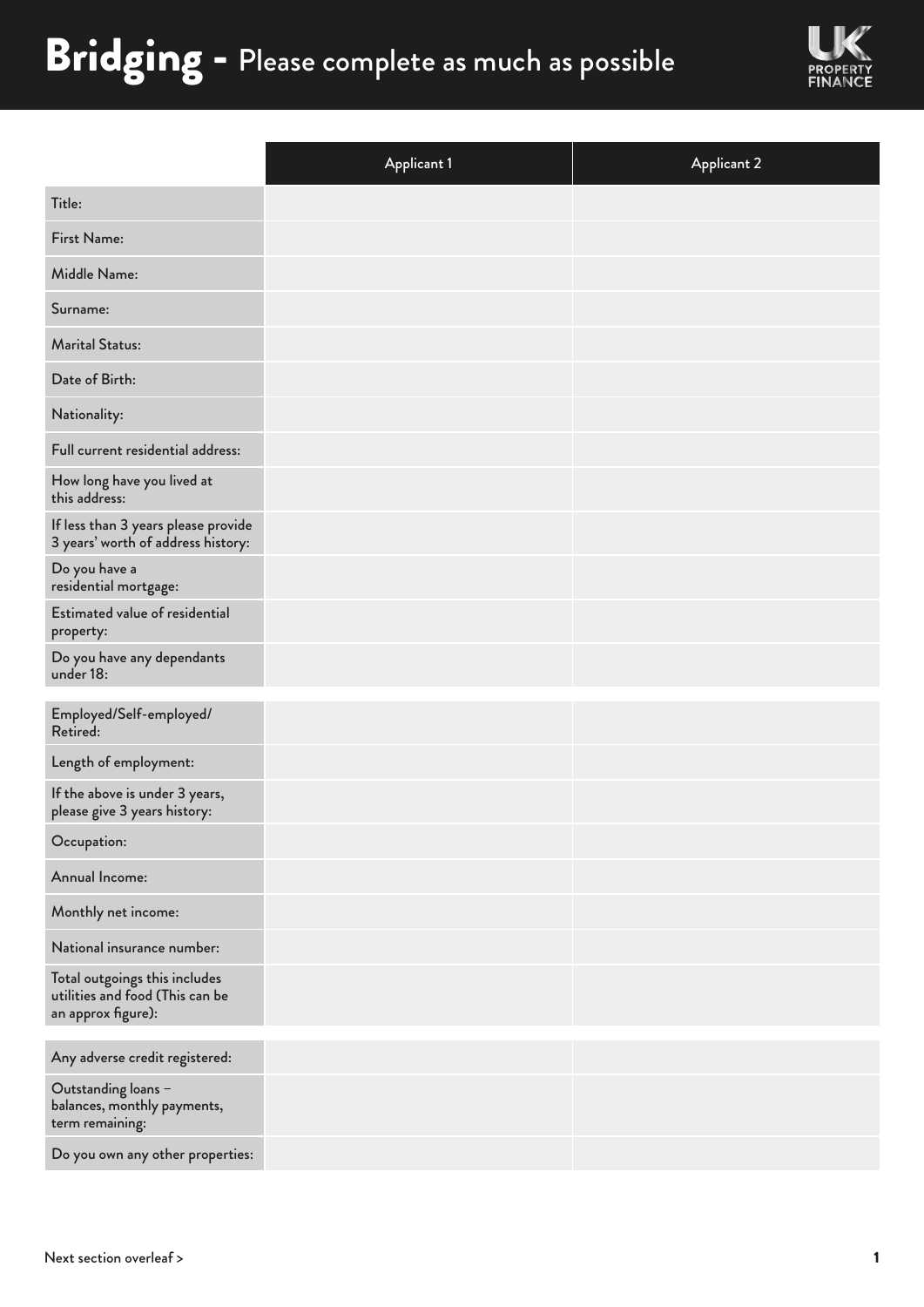## Bridging - Please complete as much as possible



| Limited company details<br>(only to be completed when<br>applying as a limited company):                                                                                      | Applicants |
|-------------------------------------------------------------------------------------------------------------------------------------------------------------------------------|------------|
| Company name & number:                                                                                                                                                        |            |
| Incorporation date:                                                                                                                                                           |            |
| Registered address:                                                                                                                                                           |            |
| Number of directors:                                                                                                                                                          |            |
| Security details (for all securities)                                                                                                                                         |            |
| Address: (This is usually the<br>purchase property)                                                                                                                           |            |
| Any outstanding mortgage:                                                                                                                                                     |            |
| Mortgage lender:                                                                                                                                                              |            |
| Property type:                                                                                                                                                                |            |
| If flat number of storeys:                                                                                                                                                    |            |
| If flat, flat floor:                                                                                                                                                          |            |
| Number of bedrooms:                                                                                                                                                           |            |
| Freehold or Leasehold:                                                                                                                                                        |            |
| If leasehold, years remaining:                                                                                                                                                |            |
| If any works are to be completed<br>to this property during the term of<br>the loan please state the nature of<br>works, total cost and anticipated<br>timescale to complete. |            |
| Any one over the age of 17 residing in<br>the property other than applicants:                                                                                                 |            |
|                                                                                                                                                                               |            |
| Address: (This is usually the<br>purchase property)                                                                                                                           |            |
| Any outstanding mortgage:                                                                                                                                                     |            |
| Mortgage lender:                                                                                                                                                              |            |
| Property type:                                                                                                                                                                |            |
| If flat number of storeys:                                                                                                                                                    |            |
| If flat, flat floor:                                                                                                                                                          |            |
| Number of bedrooms:                                                                                                                                                           |            |
| Freehold or Leasehold:                                                                                                                                                        |            |
| If leasehold, years remaining:                                                                                                                                                |            |
| If any works are to be completed<br>to this property during the term of<br>the loan please state the nature of<br>works, total cost and anticipated<br>timescale to complete. |            |
| Any one over the age of 17 residing in<br>the property other than applicants:                                                                                                 |            |